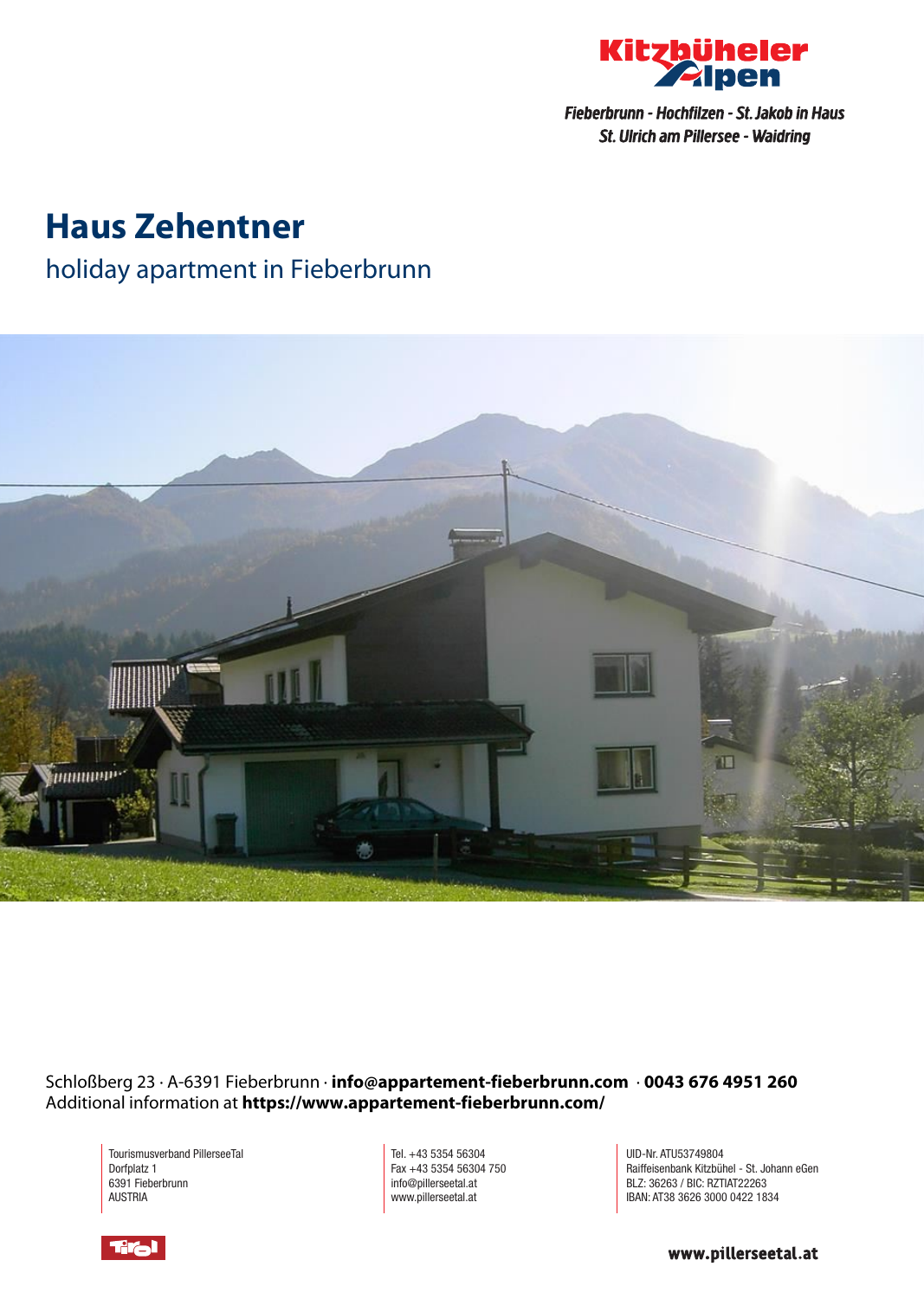

Fieberbrunn - Hochfilzen - St. Jakob in Haus St. Ulrich am Pillersee - Waidring

## **Haus Zehentner** holiday apartment in Fieberbrunn

Comfortable apartment in <sup>a</sup> sunny position, with <sup>a</sup> nice view on the surrounding mountains. Good starting point for walking and bike - tours. Bus-stop, shops, pharmacy, public swimming pool within easy walking distance.



right on the bike path · quiet location · on the hiking path

Tourismusverband PillerseeTal Dorfplatz 1 6391 Fieberbrunn AUSTRIA

Tel. +43 5354 56304 Fax +43 5354 56304 750 info@pillerseetal.at www.pillerseetal.at

UID-Nr. ATU53749804 Raiffeisenbank Kitzbühel - St. Johann eGen BLZ: 36263 / BIC: RZTIAT22263 IBAN: AT38 3626 3000 0422 1834